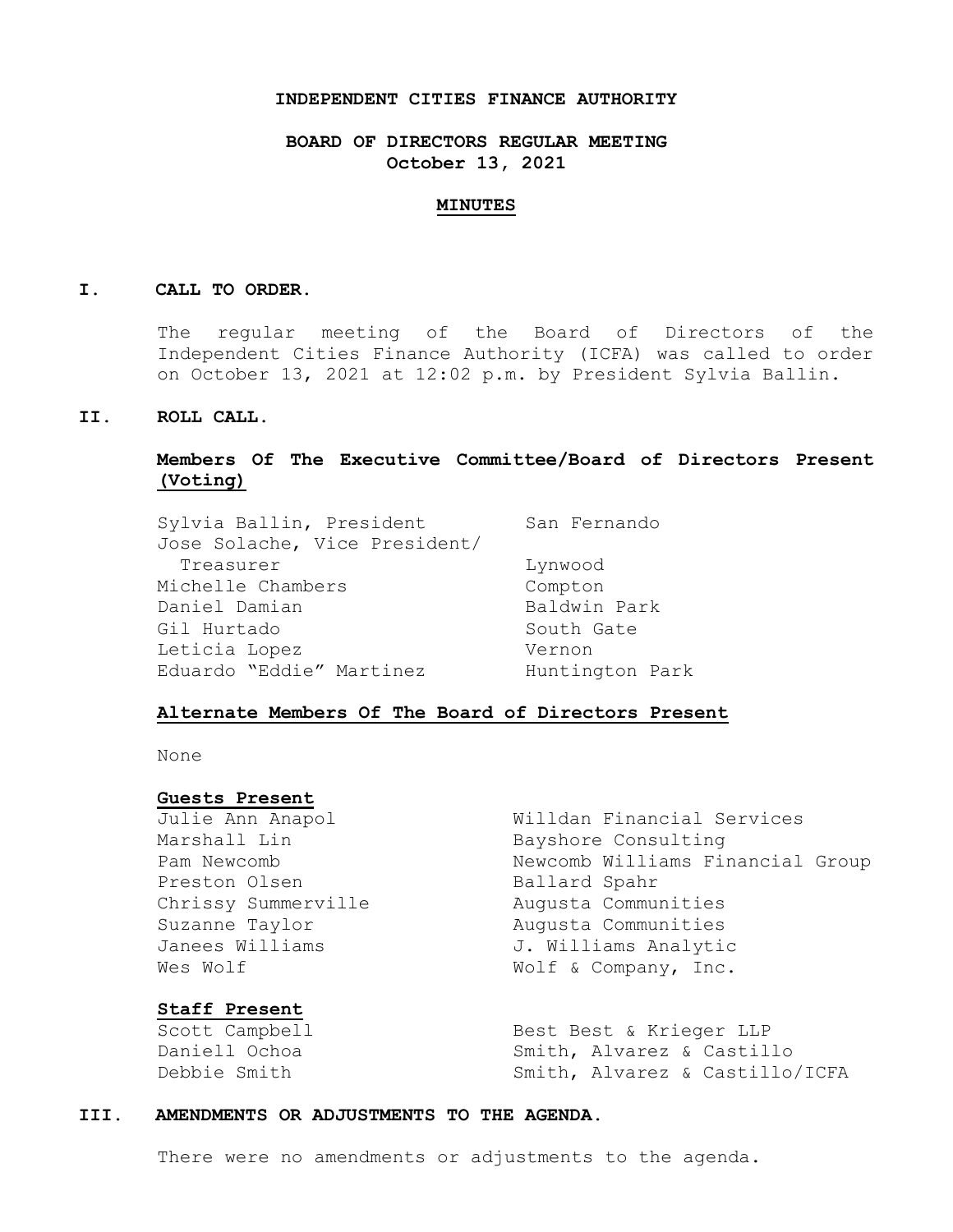### **IV. PUBLIC COMMENTS.**

There were no members of the public who wished to speak.

#### **V. NEW BUSINESS.**

### **A. APPROVAL OF THE MINUTES OF THE AUGUST 18, 2021 BOARD OF DIRECTORS MEETING.**

It was moved by Gil Hurtado, seconded by Jose Solache, and unanimously carried by the following roll call vote to approve the minutes of the August 18, 2021 Board of Directors meeting:

AYES: Sylvia Ballin (San Fernando), Michelle Chambers (Compton), Daniel Damian (Baldwin Park), Gil Hurtado (South Gate), Leticia Lopez (Vernon), Eduardo Martinez (Huntington Park), Jose Solache (Lynwood)

NOES: None ABSTAIN: None ABSENT: None

**B. APPROVAL OF THE REFINANCING OF A MANUFACTURED HOME COMMUNITY BY ICFA FOR AUGUSTA COMMUNITIES III LLC LOCATED IN THE CITY OF VISALIA, COUNTY OF TULARE.**

Staff reported generally as follows:

The proposal is to finance the refunding of a manufactured home community in the City of Visalia located in the County of Tulare (Rancho Robles Mobile Home Park), on behalf of Augusta Communities. Augusta originally purchased the park in January of 2016 through ICFA.

Staff noted that refinancing the park at this time will allow Augusta to take advantage of lower interest rates which will generate more reserves and cash flow for the park to allow for some improvements. Attendees were directed to the pages in the agenda packet that include the finance team, sources and uses, and photos of the park.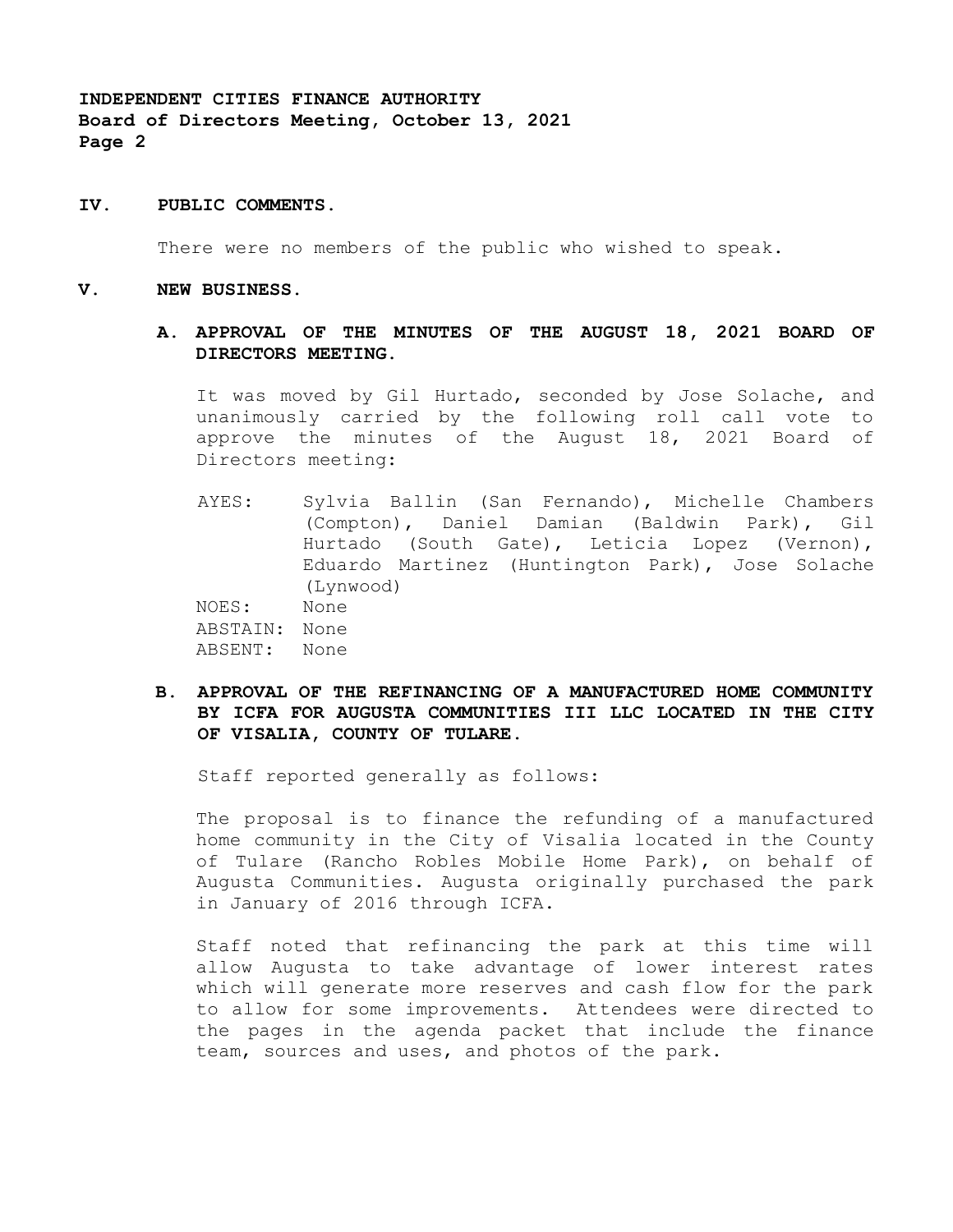Suzanne Taylor of Augusta Communities provided a brief report on the park and improvements that have been made since 2016 such as: renaming and rebranding the park; replacing management; removing vacant homes; rehabbing some of the units; providing financial assistance; and instituting summer camp and other programs for children. She indicated that by refinancing the park, more monies will be available to allow for more improvements in the park.

It was noted that the City of Visalia conducted a TEFRA hearing and approved the bond refinancing by ICFA at a City Council meeting held on October 4th.

President Ballin thanked Augusta Communities for bringing this financing to the Authority and asked if there were any questions or comments. There were none.

It was moved by Gil Hurtado, seconded by Jose Solache, and unanimously carried by the following roll call vote to approve all aspects of the proposed financing for Rancho Robles Mobile Home Park on behalf of Augusta Communities:

- AYES: Sylvia Ballin (San Fernando), Michelle Chambers (Compton), Daniel Damian (Baldwin Park), Gil Hurtado (South Gate), Leticia Lopez (Vernon), Eduardo Martinez (Huntington Park), Jose Solache (Lynwood) NOES: None ABSTAIN: None ABSENT: None
- **C. APPROVAL/ADOPTION OF RESOLUTION NO. 2021-5 (A RESOLUTION OF THE BOARD OF DIRECTORS/EXECUTIVE COMMITTEE OF THE INDEPENDENT CITIES FINANCE AUTHORITY AUTHORIZING THE ISSUANCE IN ONE OR MORE SERIES OF ITS NOT TO EXCEED \$12,500,000 AGGREGATE PRINCIPAL AMOUNT OF INDEPENDENT CITIES FINANCE AUTHORITY MOBILE HOME PARK REVENUE REFUNDING BONDS (RANCHO ROBLES MOBILE HOME PARK) SERIES 2021, AND APPROVING CERTAIN DOCUMENTS AND AUTHORIZING CERTAIN ACTIONS IN CONNECTION THEREWITH).**

Staff reported generally as follows: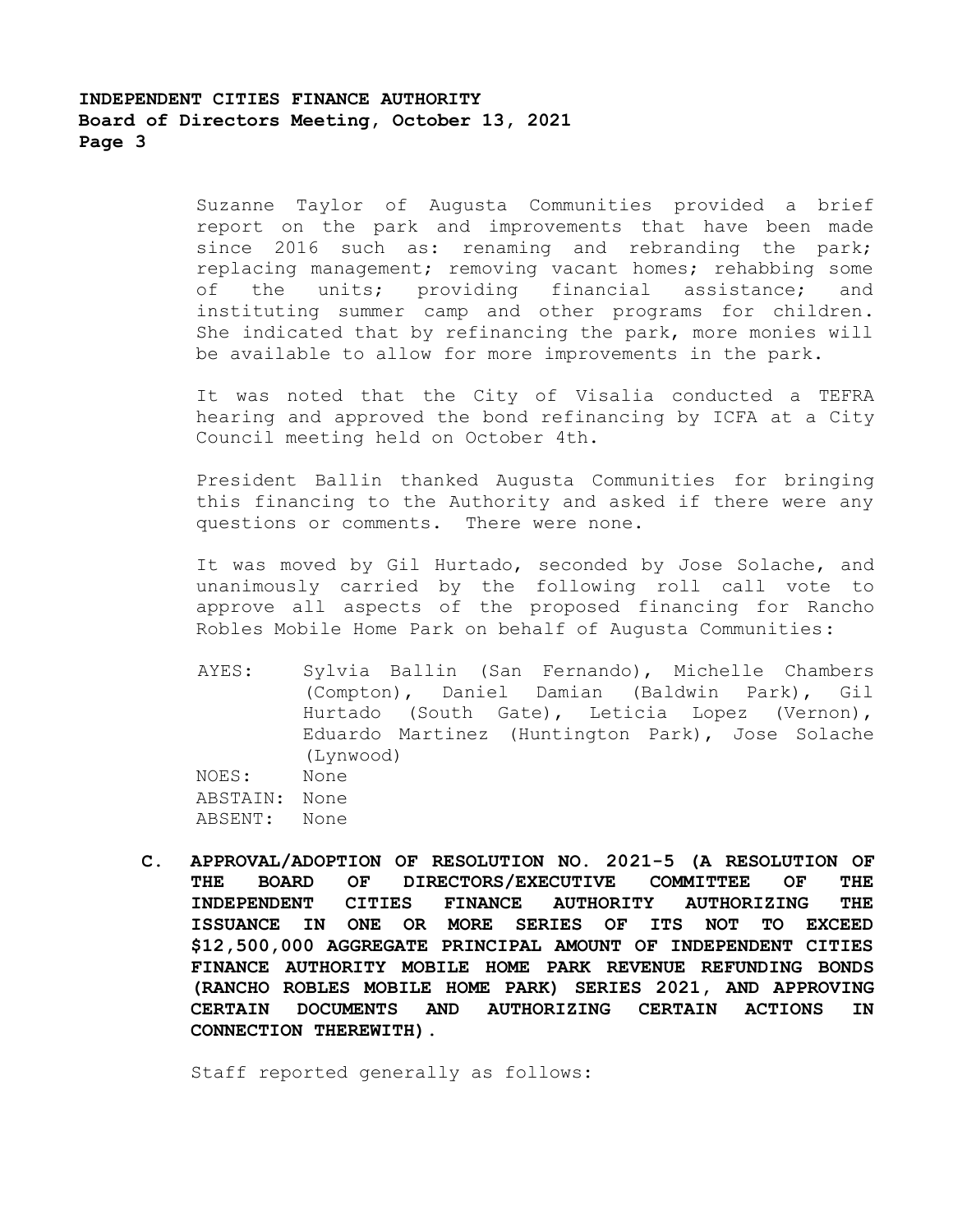Resolution 2021-5 is the ICFA document which formally authorizes the issuance and delivery of the bonds and authorizes the execution of the bond documents. The various bond documents facilitate the funding thereof.

It was noted that ICFA will receive a fee at closing equal to 20 basis points times the principal amount of the bonds issued. ICFA will thereafter receive an annual fee equal to 10 basis points on the outstanding principal of the bonds as long as the bonds are outstanding. The bonds are not an obligation of the Authority. They are payable solely from revenues from the park to repayment of the bonds. Generally, after issuance of the bonds, ICFA's responsibilities will be limited to reviewing reports provided by the Oversight Agent and Trustee.

President Ballin asked if there were any questions or comments. There were none.

It was moved by Gil Hurtado, seconded by Marilyn Chambers, and unanimously carried by the following roll call vote to approve/adopt Resolution 2021-5 approving the bond issuance and the various agreements and documents relating thereto, and to authorize President Ballin and staff to execute all necessary documents relating thereto:

AYES: Sylvia Ballin (San Fernando), Michelle Chambers (Compton), Daniel Damian (Baldwin Park), Gil Hurtado (South Gate), Leticia Lopez (Vernon), Eduardo Martinez (Huntington Park), Jose Solache (Lynwood) NOES: None ABSTAIN: None ABSENT: None

## **D. APPROVAL OF FINANCIAL ACCOUNTING FOR THE PERIOD AUGUST 1, 2021 TO AUGUST 31, 2021.**

Staff referred those present to page 10 of the agenda packet and provided a report on the receipts and expenditures for the period August 1, 2021 through August 31, 2021.

President Ballin asked if there were any comments or questions. There were none.